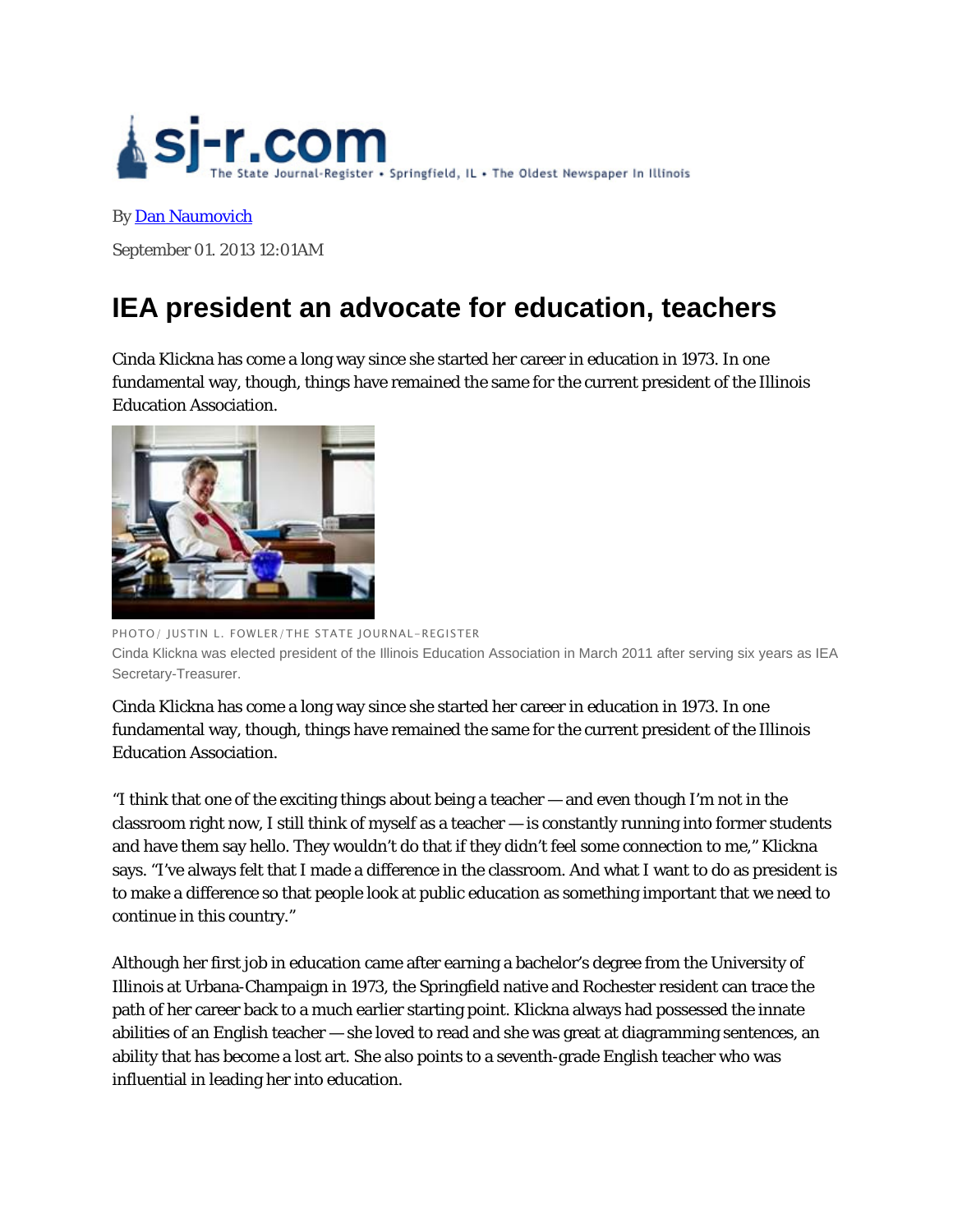She believes that teachers aren't alone in looking back to their school years for the source of inspiration that led them down their eventual career path.

"It really doesn't matter what the profession is," Klickna says. "When you ask someone why they got into the field they chose, almost everyone talks about a teacher who encouraged them in some way along the way."

### **Stepping into advocacy**

Klickna got her first experience as a public education advocate as a legislative intern with the IEA in 1981.

She went on to serve on the IEA board of directors from 1988 to 2000, and on the National Education Association board of directors from 1994 to 2000. After serving six years as the secretary and treasurer of IEA, Klickna was elected president in March of 2011 to a three-year term.

As president, Klickna has been on the front lines of the current pension battle facing the state. She says that her group, which represents 130,000 education professionals, is advocating for a fair and constitutional solution, and she's proud that the union was able to bring a proposal to the table, when many doubted that they would.

A much longer running battle in education is being fought on the funding front.

"The entire issue of how we fund schools has been an issue as long as I've been in education, and the state has still not addressed that," she says.

To provide an adequate education, the Illinois State Board of Education's Education Funding Advisory Board has recommended that expenditures be set at \$8,360 per pupil. The current funding stands at only \$6,100 per student. The difference often is made up by cutting staff, classes and programs.

"We're not getting ahead. Our students in Illinois are competing for spots in colleges with those students in more affluent areas who are getting to take a lot of different electives in foreign languages and fine arts and other things," she says.

#### **Changing perceptions**

While the IEA is focused on improving education for students in Illinois, they also must fight the perception that their overriding concern is the well being of teachers. One of Klickna's goals as president is to change how the general public perceives her organization.

"If you say 'association,' everyone thinks you're great. If you say 'union,' all of the sudden you're bad," she says. "And to me the union is simply a group of people who have a voice about their profession."

To counter the belief that unions are only interested in protecting their members, Klickna points to